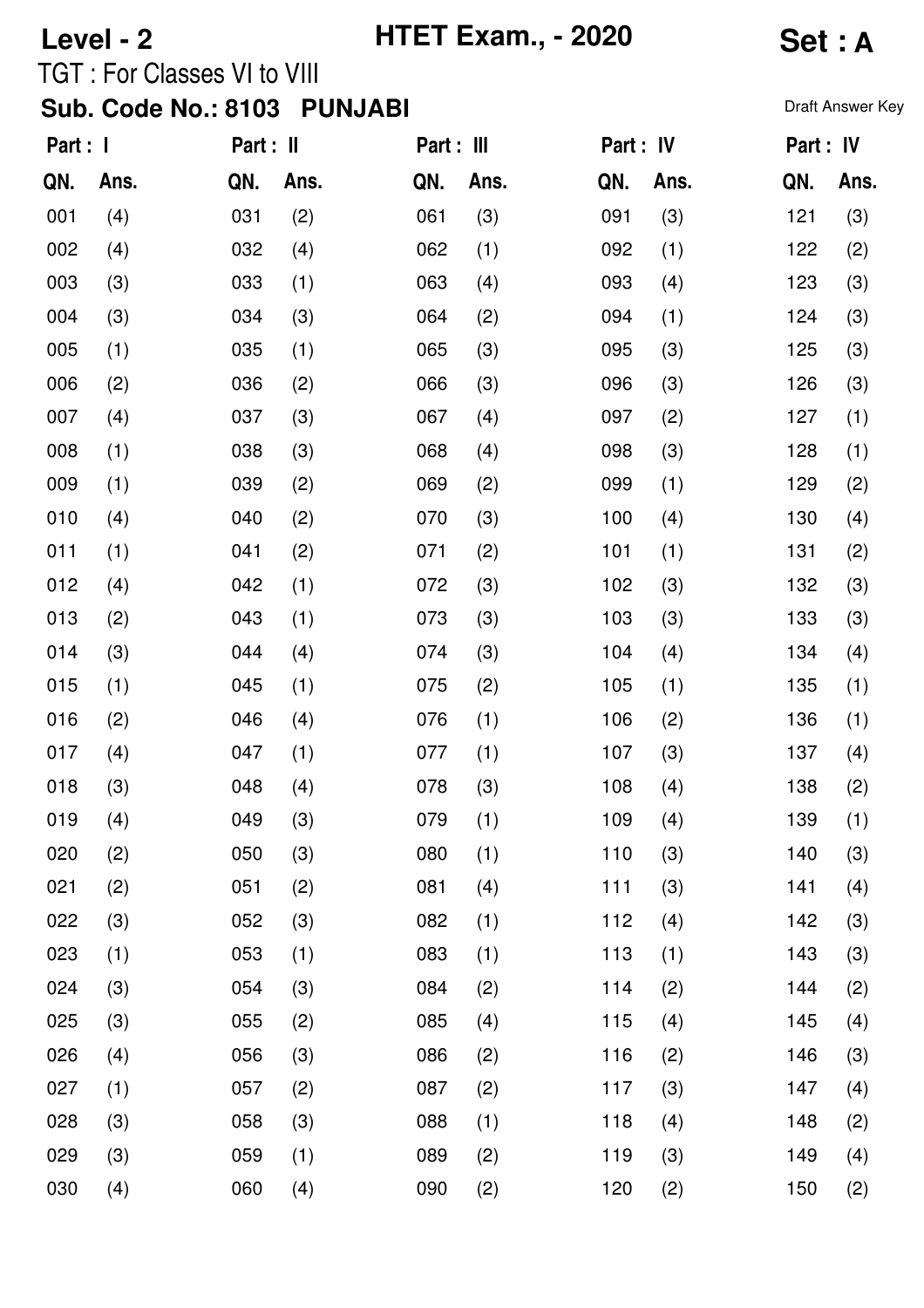# **Level - 2 HTET Exam., - 2020 Set : B**

## TGT : For Classes VI to VIII

| Part : I |      | Part : II |      | Part : III |      | Part : IV |      | Part: IV |      |
|----------|------|-----------|------|------------|------|-----------|------|----------|------|
| QN.      | Ans. | QN.       | Ans. | QN.        | Ans. | QN.       | Ans. | QN.      | Ans. |
| 001      | (3)  | 031       | (4)  | 061        | (2)  | 091       | (1)  | 121      | (1)  |
| 002      | (4)  | 032       | (3)  | 062        | (3)  | 092       | (4)  | 122      | (4)  |
| 003      | (2)  | 033       | (3)  | 063        | (2)  | 093       | (3)  | 123      | (4)  |
| 004      | (2)  | 034       | (2)  | 064        | (3)  | 094       | (1)  | 124      | (4)  |
| 005      | (4)  | 035       | (1)  | 065        | (1)  | 095       | (1)  | 125      | (1)  |
| 006      | (4)  | 036       | (2)  | 066        | (1)  | 096       | (2)  | 126      | (1)  |
| 007      | (3)  | 037       | (3)  | 067        | (1)  | 097       | (4)  | 127      | (3)  |
| 008      | (4)  | 038       | (1)  | 068        | (4)  | 098       | (2)  | 128      | (2)  |
| 009      | (1)  | 039       | (2)  | 069        | (3)  | 099       | (4)  | 129      | (3)  |
| 010      | (1)  | 040       | (4)  | 070        | (3)  | 100       | (1)  | 130      | (3)  |
| 011      | (3)  | 041       | (2)  | 071        | (1)  | 101       | (4)  | 131      | (1)  |
| 012      | (3)  | 042       | (1)  | 072        | (3)  | 102       | (3)  | 132      | (2)  |
| 013      | (4)  | 043       | (2)  | 073        | (2)  | 103       | (3)  | 133      | (2)  |
| 014      | (1)  | 044       | (1)  | 074        | (1)  | 104       | (2)  | 134      | (2)  |
| 015      | (1)  | 045       | (1)  | 075        | (4)  | 105       | (3)  | 135      | (3)  |
| 016      | (4)  | 046       | (3)  | 076        | (3)  | 106       | (3)  | 136      | (3)  |
| 017      | (2)  | 047       | (1)  | 077        | (2)  | 107       | (1)  | 137      | (1)  |
| 018      | (1)  | 048       | (3)  | 078        | (4)  | 108       | (3)  | 138      | (3)  |
| 019      | (3)  | 049       | (1)  | 079        | (3)  | 109       | (2)  | 139      | (3)  |
| 020      | (2)  | 050       | (4)  | 080        | (3)  | 110       | (3)  | 140      | (3)  |
| 021      | (4)  | 051       | (1)  | 081        | (1)  | 111       | (4)  | 141      | (3)  |
| 022      | (1)  | 052       | (2)  | 082        | (2)  | 112       | (4)  | 142      | (2)  |
| 023      | (2)  | 053       | (2)  | 083        | (1)  | 113       | (4)  | 143      | (4)  |
| 024      | (3)  | 054       | (2)  | 084        | (2)  | 114       | (3)  | 144      | (3)  |
| 025      | (3)  | 055       | (3)  | 085        | (2)  | 115       | (3)  | 145      | (4)  |
| 026      | (1)  | 056       | (4)  | 086        | (4)  | 116       | (4)  | 146      | (3)  |
| 027      | (3)  | 057       | (3)  | 087        | (2)  | 117       | (2)  | 147      | (4)  |
| 028      | (3)  | 058       | (4)  | 088        | (2)  | 118       | (1)  | 148      | (4)  |
| 029      | (4)  | 059       | (3)  | 089        | (4)  | 119       | (3)  | 149      | (2)  |
| 030      | (4)  | 060       | (3)  | 090        | (1)  | 120       | (3)  | 150      | (2)  |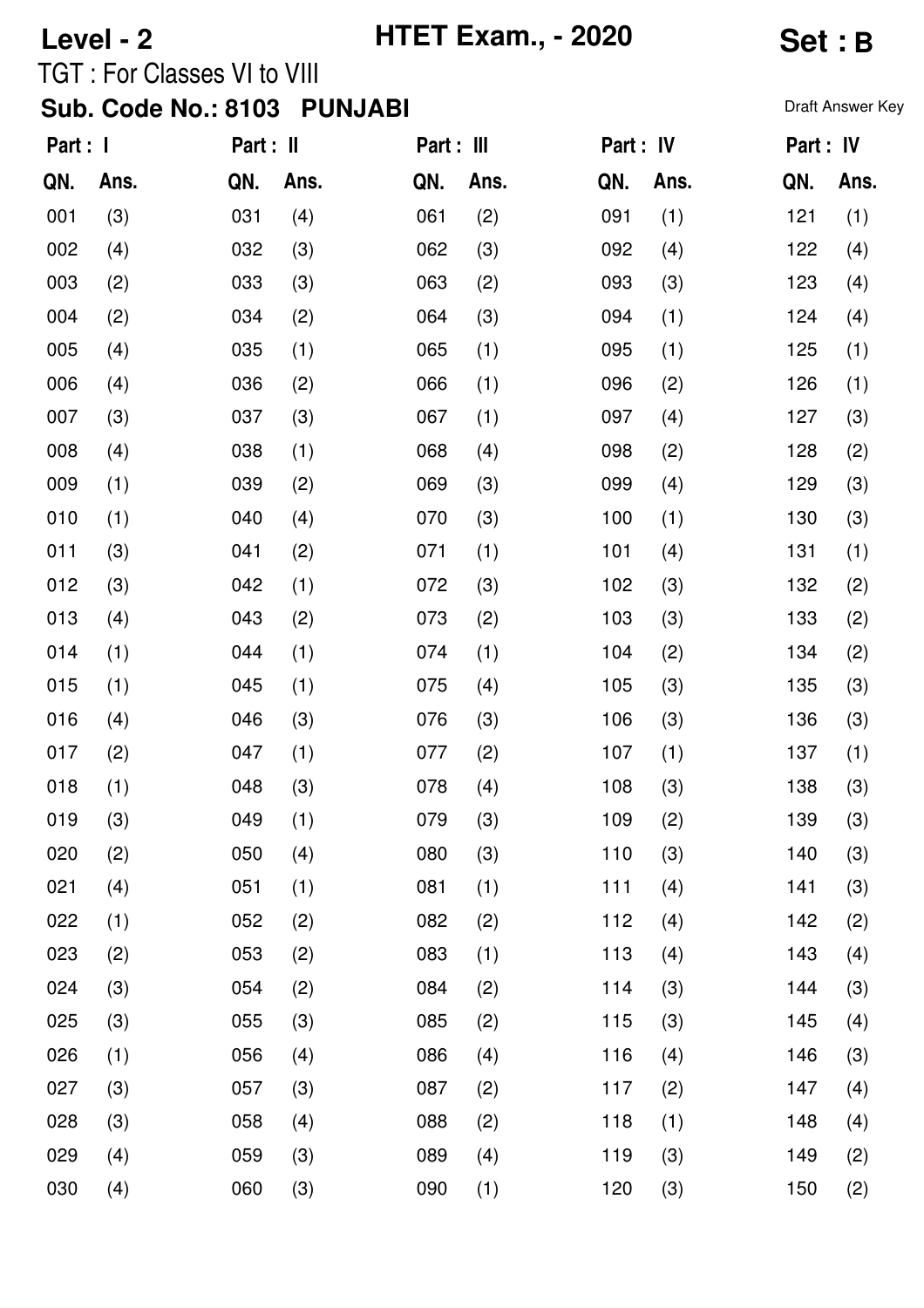# **Level - 2 HTET Exam., - 2020 Set : C**

TGT : For Classes VI to VIII

| Part : I |      | Part : II |      | Part : III |      | Part : IV |      | Part : IV |      |
|----------|------|-----------|------|------------|------|-----------|------|-----------|------|
| QN.      | Ans. | QN.       | Ans. | QN.        | Ans. | QN.       | Ans. | QN.       | Ans. |
| 001      | (3)  | 031       | (1)  | 061        | (3)  | 091       | (1)  | 121       | (3)  |
| 002      | (2)  | 032       | (4)  | 062        | (3)  | 092       | (2)  | 122       | (1)  |
| 003      | (3)  | 033       | (2)  | 063        | (2)  | 093       | (4)  | 123       | (1)  |
| 004      | (4)  | 034       | (3)  | 064        | (4)  | 094       | (3)  | 124       | (4)  |
| 005      | (1)  | 035       | (2)  | 065        | (2)  | 095       | (3)  | 125       | (3)  |
| 006      | (2)  | 036       | (3)  | 066        | (2)  | 096       | (3)  | 126       | (3)  |
| 007      | (4)  | 037       | (2)  | 067        | (1)  | 097       | (4)  | 127       | (4)  |
| 008      | (3)  | 038       | (3)  | 068        | (1)  | 098       | (1)  | 128       | (2)  |
| 009      | (4)  | 039       | (1)  | 069        | (3)  | 099       | (3)  | 129       | (1)  |
| 010      | (4)  | 040       | (2)  | 070        | (2)  | 100       | (4)  | 130       | (1)  |
| 011      | (3)  | 041       | (1)  | 071        | (4)  | 101       | (3)  | 131       | (2)  |
| 012      | (1)  | 042       | (2)  | 072        | (3)  | 102       | (2)  | 132       | (3)  |
| 013      | (4)  | 043       | (4)  | 073        | (1)  | 103       | (1)  | 133       | (4)  |
| 014      | (2)  | 044       | (1)  | 074        | (3)  | 104       | (4)  | 134       | (2)  |
| 015      | (1)  | 045       | (1)  | 075        | (1)  | 105       | (4)  | 135       | (2)  |
| 016      | (2)  | 046       | (3)  | 076        | (4)  | 106       | (3)  | 136       | (3)  |
| 017      | (1)  | 047       | (3)  | 077        | (3)  | 107       | (1)  | 137       | (3)  |
| 018      | (3)  | 048       | (2)  | 078        | (3)  | 108       | (3)  | 138       | (1)  |
| 019      | (3)  | 049       | (4)  | 079        | (1)  | 109       | (2)  | 139       | (3)  |
| 020      | (3)  | 050       | (2)  | 080        | (3)  | 110       | (4)  | 140       | (4)  |
| 021      | (1)  | 051       | (3)  | 081        | (2)  | 111       | (4)  | 141       | (3)  |
| 022      | (4)  | 052       | (4)  | 082        | (2)  | 112       | (1)  | 142       | (2)  |
| 023      | (1)  | 053       | (4)  | 083        | (4)  | 113       | (1)  | 143       | (2)  |
| 024      | (4)  | 054       | (1)  | 084        | (1)  | 114       | (3)  | 144       | (4)  |
| 025      | (1)  | 055       | (2)  | 085        | (2)  | 115       | (2)  | 145       | (3)  |
| 026      | (4)  | 056       | (1)  | 086        | (1)  | 116       | (4)  | 146       | (2)  |
| 027      | (2)  | 057       | (3)  | 087        | (1)  | 117       | (3)  | 147       | (4)  |
| 028      | (3)  | 058       | (3)  | 088        | (4)  | 118       | (3)  | 148       | (4)  |
| 029      | (3)  | 059       | (3)  | 089        | (2)  | 119       | (2)  | 149       | (3)  |
| 030      | (4)  | 060       | (1)  | 090        | (2)  | 120       | (3)  | 150       | (3)  |